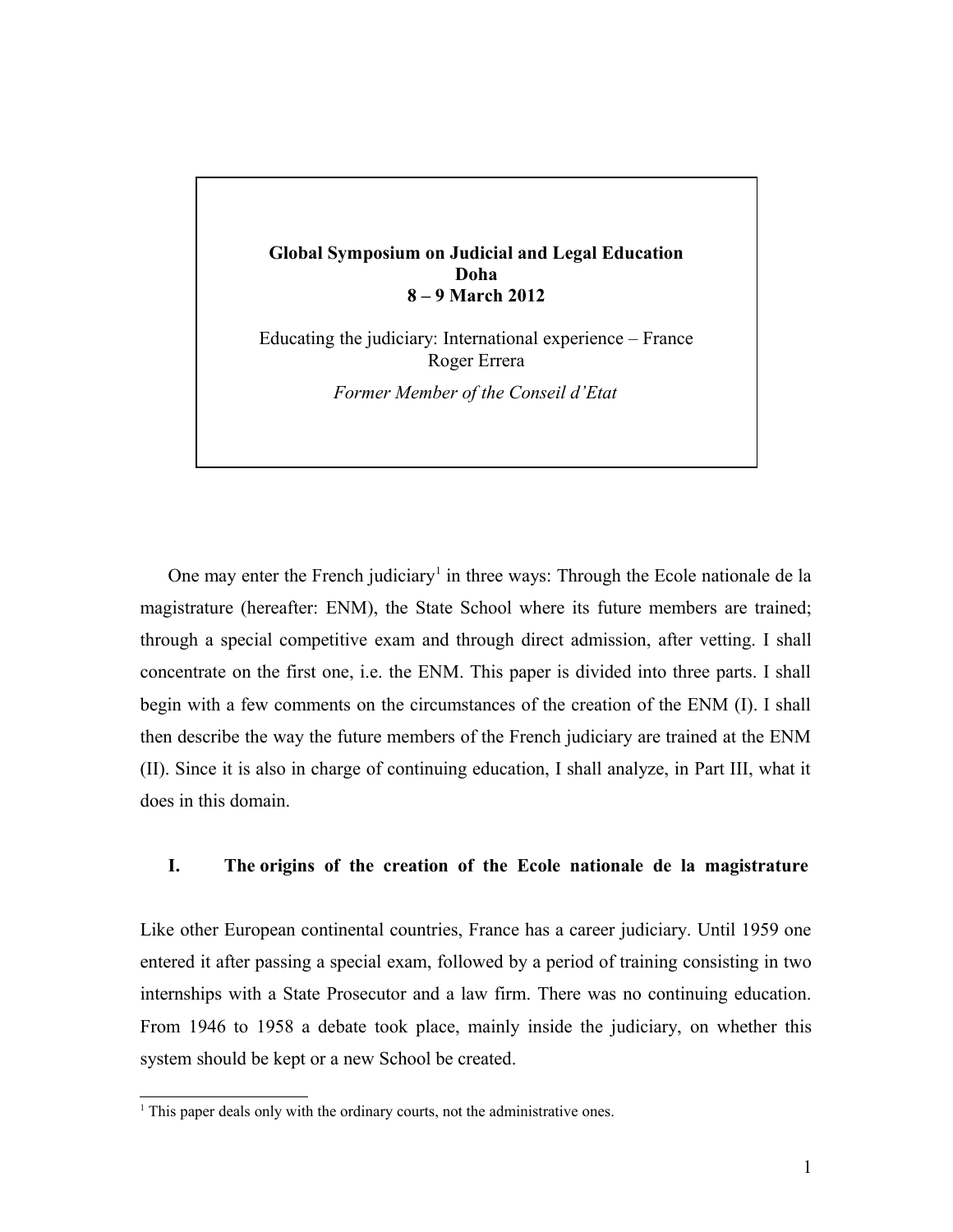Those against a reform held that such a step was both a useless and a dangerous one. A useless one because, in their view, the best, indeed the only valuable method of training, resided in the courts themselves, through the internships mentioned earlier and could be summed up in tree words:" Look at us". A dangerous one for two reasons. Such a School would dispense a purely theoretical training. It might also create a uniform set of mind and way of thinking, at the opposite of the traditional and much cherished individualism. Such views came mainly from the higher ranks of the judiciary and from some members of Parliament.

Those who proposed such a reform presented two arguments. The first one was as follows: In 1945 the Government created the Ecole nationale d'administration (ENA) in order to streamline and increase the quality of the training of the upper Civil Service. This new State School acquitted quickly a great prestige. Hence, inevitably, a comparison with the judiciary and the necessity, for the latter, to put its own house into order. The more so, and this was the second argument, since the existing system had two defects. The level of the exam was not demanding enough. The period of on the spot training that followed it was insufficient. It did not prepare the individuals to the exercise of the judicial profession according to high legal and judicial standards, together with an awareness of the general social context. The result was a crisis of recruitment and a decline of the social status of the judiciary. Hence the need to create an institution where the future members of the judiciary would receive together a renovated training.

 Although such an idea became more or less accepted, nothing came out from Parliament. In 1958 General de Gaulle came back to power. The new Minister of Justice grasped the idea and created at the end of 1958 a Center for Judicial Studies, which became a School later on in 1970. The lesson, if any, is that since most judicial institutions tend to be conservative, new ideas need generally a long time before they are accepted and translated into reforms that are really implemented.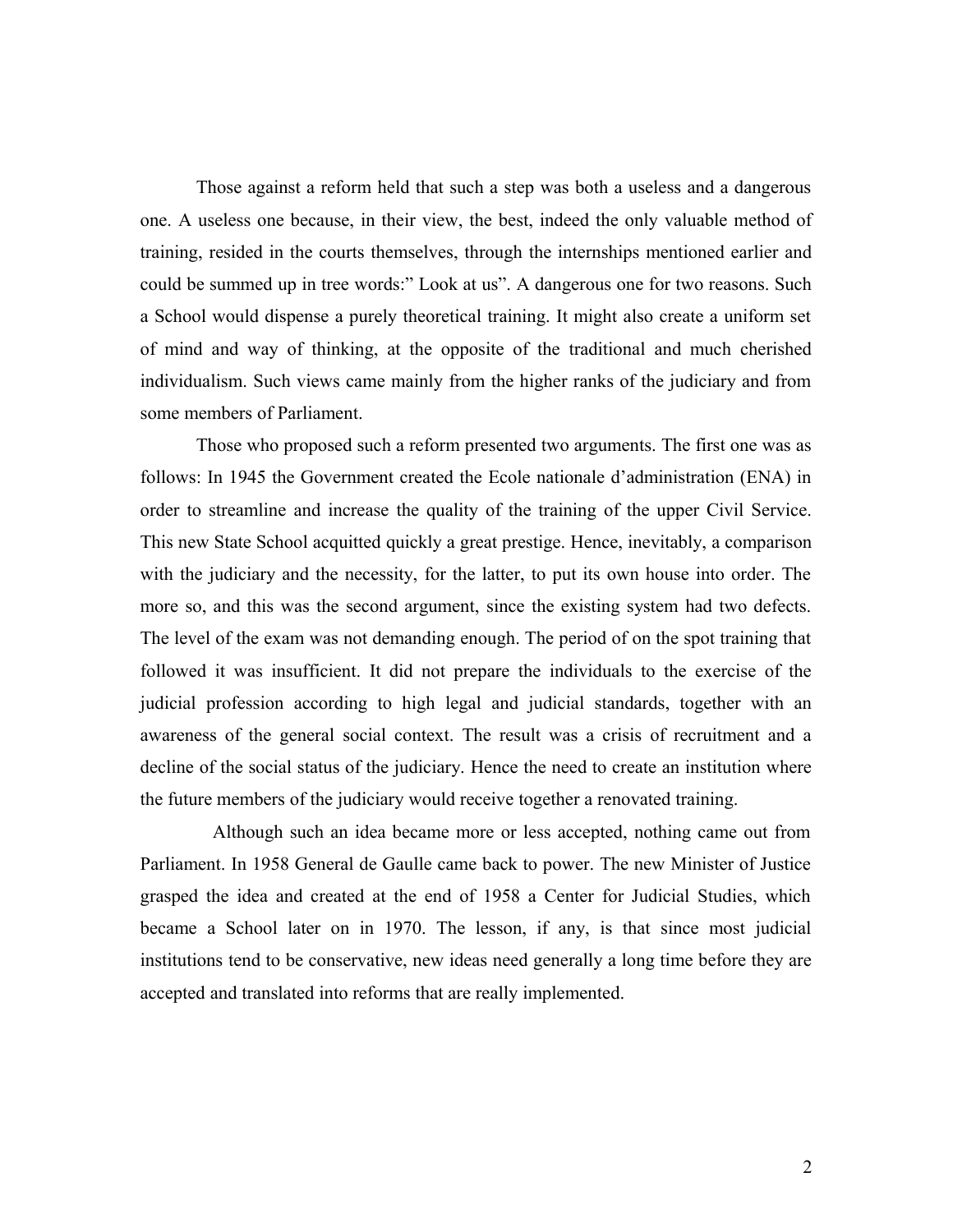# **II. How are the future members of the judiciary trained at the Ecole nationale de la magistrature ?**

I shall answer in turn two questions: How does one enter the ENM ? What is the content of the training it dispenses?

II.1. One enters the ENM by passing one of three competitive exams

- The first and main one is open to persons under 31 who have graduated after 4 years of University studies. In 2010, over 138 students who entered the ENM, 87 (63%) came from the first exam. 80% were women; Average age: 25.
- The second exam is open to persons under 48 who have been employed by the Administration during at least 8 years. 14 students (10%) entered the ENM through it. 64% were women. Average age: 37.
- The third exam is accessible to persons under 40 who have been working in the private sector or in a non professional judicial capacity or who have been members of local councils. 3 students entered thus the ENM ((3%). Average age: 30.

In addition, certain persons may enter directly the ENM, after vetting. The conditions are 4 years of activity in legal, social or economic domains enabling them to enter the judiciary or the possession of a doctorate in law combined with a period of teaching in a faculty of law. In 2010 34 students (24%) entered the ENM through this procedure. Average age: 30.

For all three exams candidates must write papers on civil, criminal and constitutional law and a note on a file containing a number of documents. Oral interrogations relate to European, commercial law and conflict of laws, plus an interview with a panel. The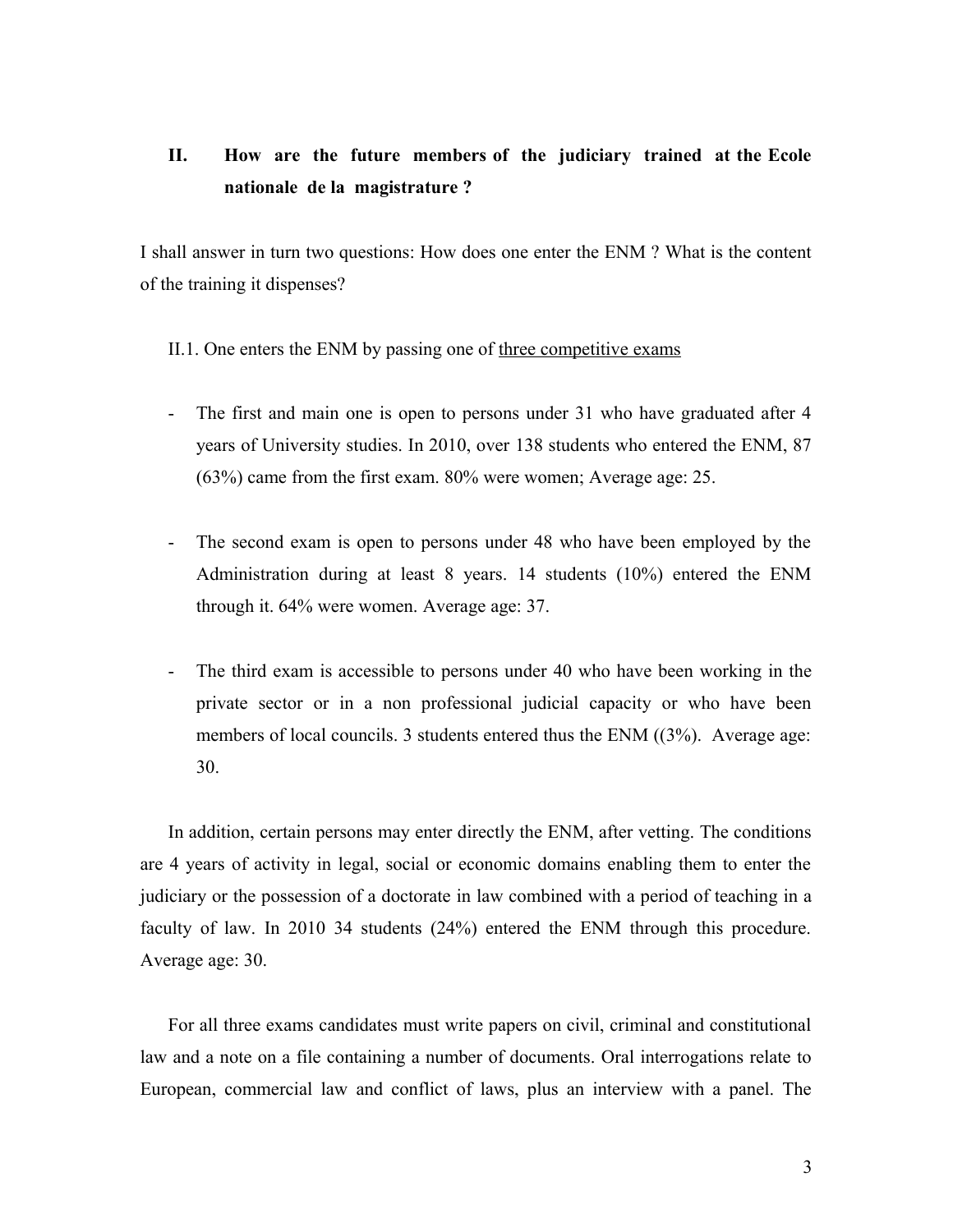overall rate of success is around 10%. The independent panel is composed of 11 members, including 5 members of the judiciary. Its decision is final.

#### II.2. The contents of the training

Once admitted the students (called "auditeurs de justice") receive a salary, as future members of the judiciary, as is the rule for such State schools. The aim is to train them to enter the judiciary and perform its varied assignments. How? Through the acquisition of the basic knowledge allowing decision-making according to the law, adapted to the context, respecting ethical rules and the national and international institutional environment.

The training lasts 31 months. It is characterized by three elements:

- the combination of training courses and internships ("stages") in courts and elsewhere
- a close overseeing and evaluation of the performance of the students
- a final grading of them by an independent panel, including their ability to enter the judiciary.

#### *A) The combination of training courses and seminars and of varied internships*

- a) The courses and seminars include two dimensions.
- the first one relates to the nature of the first assignment, e.g. investigating judge ("juge d'instruction"), judge of a lower court, assistant State Prosecutor, Juveniles judge, etc
- the second dimension relates to the skills and competences expected from a member of the judiciary. The curriculum lists 8 of them: Knowledge of judicial institutions and of judicial ethics; decision-making and writing of judgments in civil and in criminal law; information, communication; court management; the international dimension of justice; the judicial environment and the management of private companies.

The courses and seminars last 32 weeks.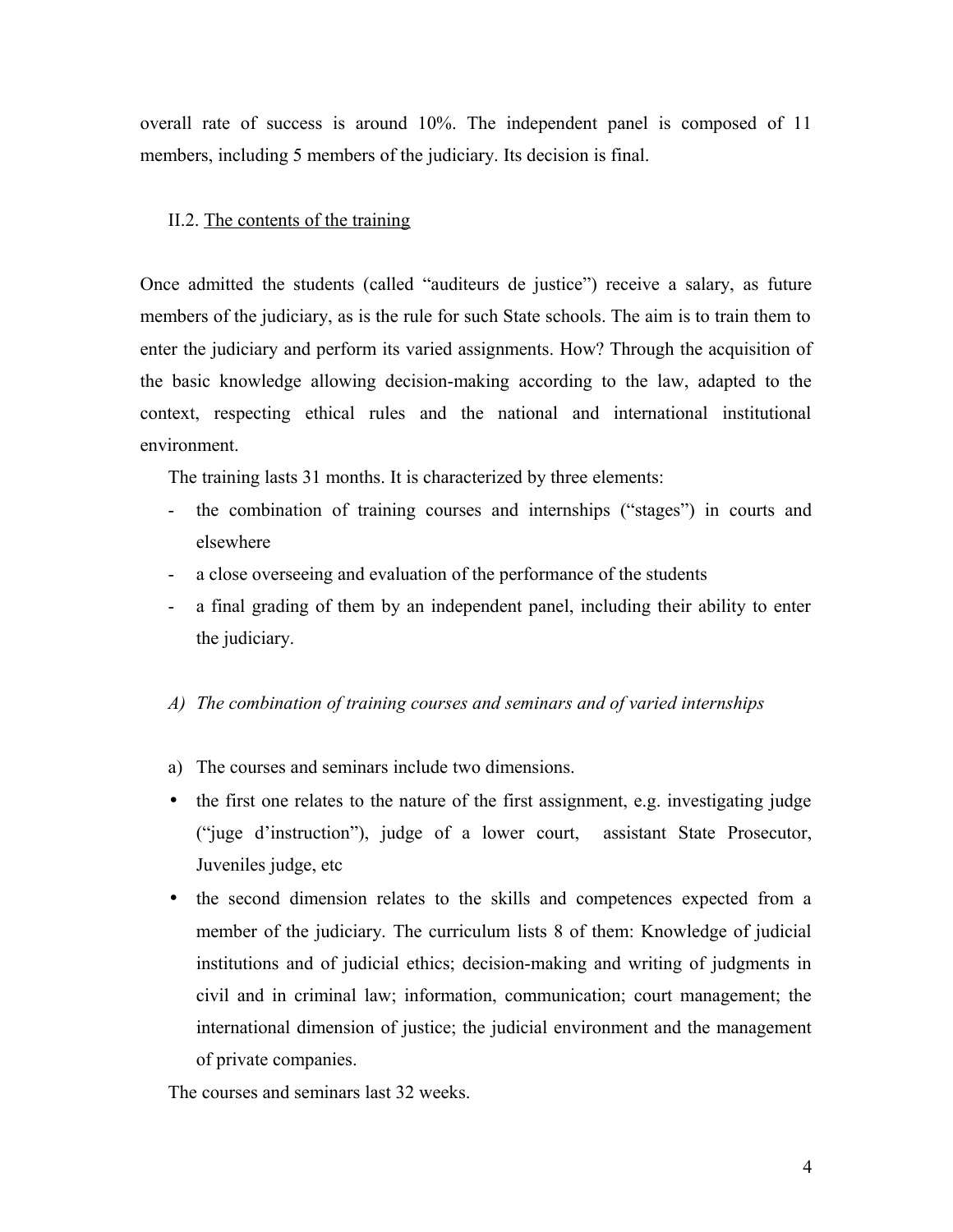- b) Varied internships in courts (39 weeks), a law firm ( 6 months) and other institutions such as a police station, a jail, etc, during 88 weeks ( one year and a half)
- B) *A close overseeing and evaluation of the performance of the students by several evaluators*.
- a) After the courses period the students must write three papers graded by the teaching staff of the ENM: one on the professional skills and techniques applied to civil law, one on the same applied to criminal law and one on the general skills and competences mentioned earlier. The grading criteria relate to the ability to apply judicial ethics in concrete situations, to analyse and sum-up a situation or the contents of a file, to follow the applicable procedural rules, to take the appropriate decision and to give the right reasons for it and to take into account the institutional environment.
- b) After the end of the varied court internships, the student is evaluated according to his or her performance in three situations: presiding a criminal court; an oral presentation as a State Prosecutor; his or her behaviour when receiving parties in chambers In order to avoid the subjectivity of a single individual, several persons, including the local correspondents of the ENM overseeing the courts internships, participate to the evaluation and write two reports, which are shown to the student. The grading criteria are those mentioned earlier and, in addition, the behaviour in public before parties and counsel, the authority, the capacity to listen, etc

All the evaluations mentioned supra in a) and b) are mentioned in a booklet which records the student's performances during these 31 months. This booklet is communicated to the panel in charge of the final grading.

*C) A final grading before an independent panel*

This grading includes a 40 minutes interview with the panel ( comment of a case followed by a discussion), a 6 hour paper consisting in the writing of a civil judgment and another 6 hour one consisting in the writing of a closing speech for the prosecution.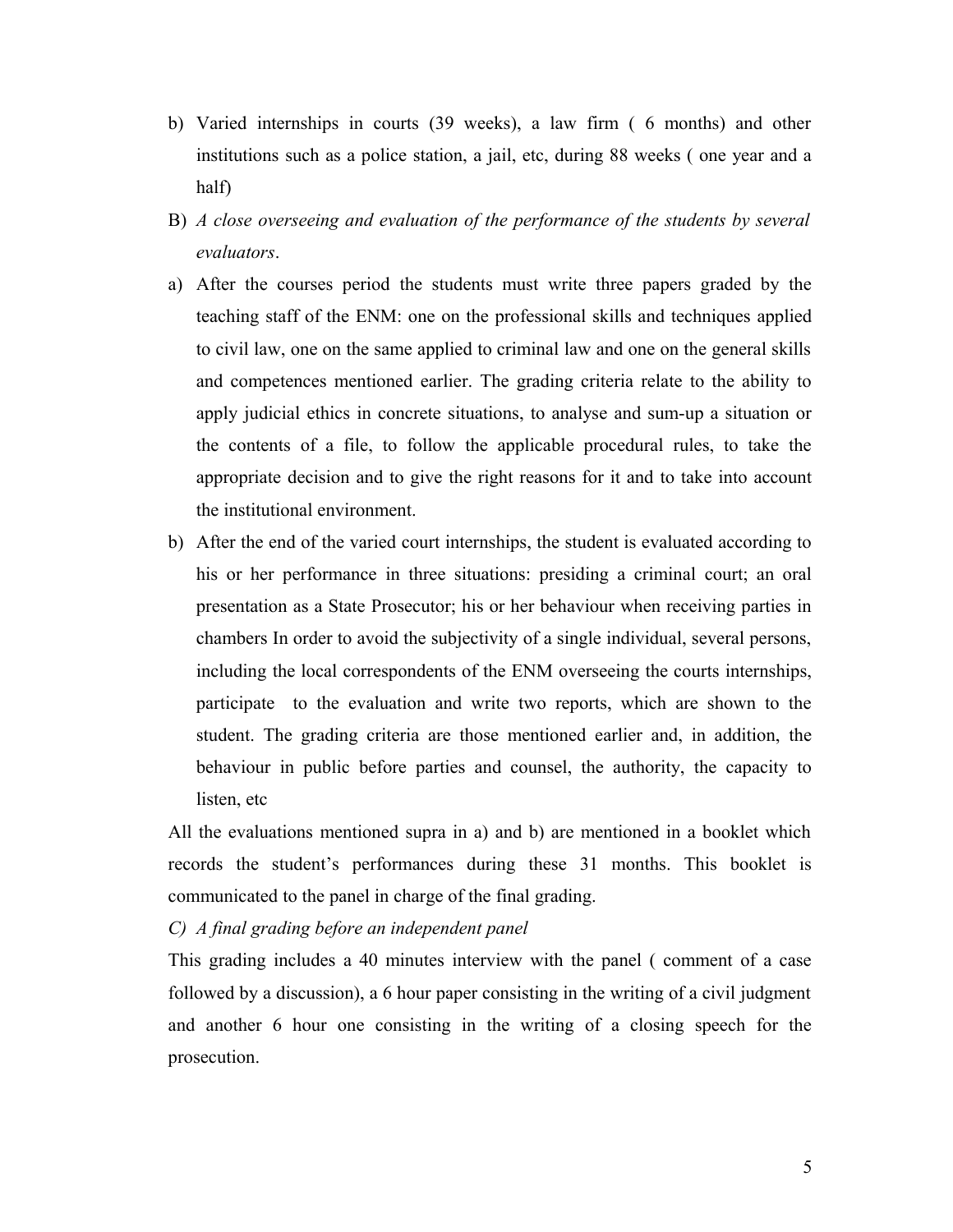The panel is composed of members of the judiciary, a barrister and others. It has three powers:

- decide that a student is fit to enter the judiciary
- decide the same but with a recommendation relating to the nature of the first assignment ( e.g. to sit as a member of a panel and not as a single judge). Such a recommendation is not, however, binding, for the authorities that shall decide later on the first appointment.
- oblige the student to spend another training year in court internships
- decide that he or her is unfit to enter the judiciary.

Judicial review exists for all these decisions

The students then choose their first assignment according to their rank, spend three weeks abroad and follow a final 7 weeks specialized training period relating to their assignment.

What about those who are recruited a later age, through a special competitive exam or directly after vetting? After being selected, they must follow a special training period organized by the ENM. It lasts 6 to 8 months and includes internships in courts and seminars at the ENM. It is followed by a final vetting.

### **III. Continuing education**

It is compulsory (5 days per year). The ENM is in charge of it and has a substantial record in this domain.

III.1. That it is a necessity and not a luxury is trite and does not need many explanations. The law changes quickly, as well as the national and inter national context. One example is commercial and business law. New rules, domestic or European must be applied in such areas as competition law, tax law, insider dealing, money laundering, false financial statements etc. In Europe the case law of the Court of the Justice of the European Union in Luxembourg and that of the European Court of Human Rights in Strasbourg has radically changed the context in which courts operate and indeed the very content of the applicable law. Judges and courts must be equipped to answer such new challenges.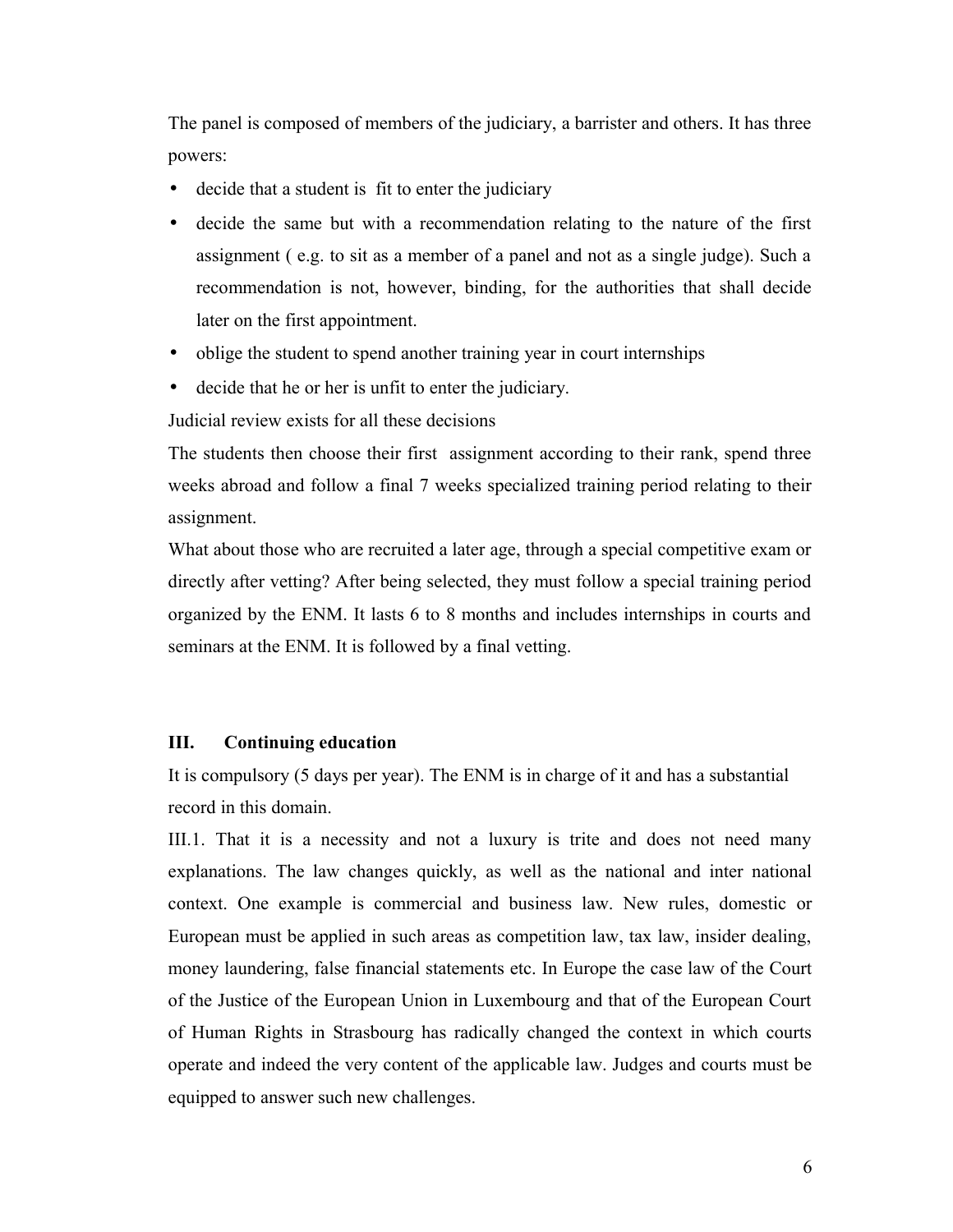III.2. The ENM publishes each year a brochure, accessible through Internet, containing the program of the next year and listing all the sessions and topics.

A) The *topics* range from the general to the specialized ones. As examples of the former one can mention judicial ethics and accountability; the liability of the State for fault in the functioning of justice; fundamental rights and the constitutional case law; alternative disputes resolution; the governance of courts; trends in international criminal law. Specialized sessions have been organized on such issues as recent reforms of family law, interim judgments, aliens' law.

B) The *format* varies. It includes mainly sessions which may last from two days to a week, or be extended throughout a year (e.g. three days per month). It can also take the form of study visits to national or international judicial or administrative institutions: a ministry, an hospital, a public corporation; the EU Anti-Fraud Office of the Commission in Brussels.

The person in charge of a session chooses freely those who shall address the participants: members of the judiciary, academics, businessmen, lawyers, executives of associations, journalists, etc Depending on the size of the audience the format may be that of a lecture followed by a debate or that of workshops and seminars. After each session participants fill an evaluation form

The ENM chooses among the candidates according to the format of the session..

- III.3 Additional remarks
- a) There are links between universities and continuing education. Certain sessions are organized in collaboration with law or medical schools and may enable those who follow them to receive a Mater's degree in such domains as combating financial crime.
- b) B) E-learning is used. The ENM offers, on its Intranet site, a number of programs and instruments.
- c) The continuing education of the judiciary has acquired an EU dimension with the creation by the European Commission of the European Judicial Network which allows judges and prosecutors of one country to spend two weeks in a court of